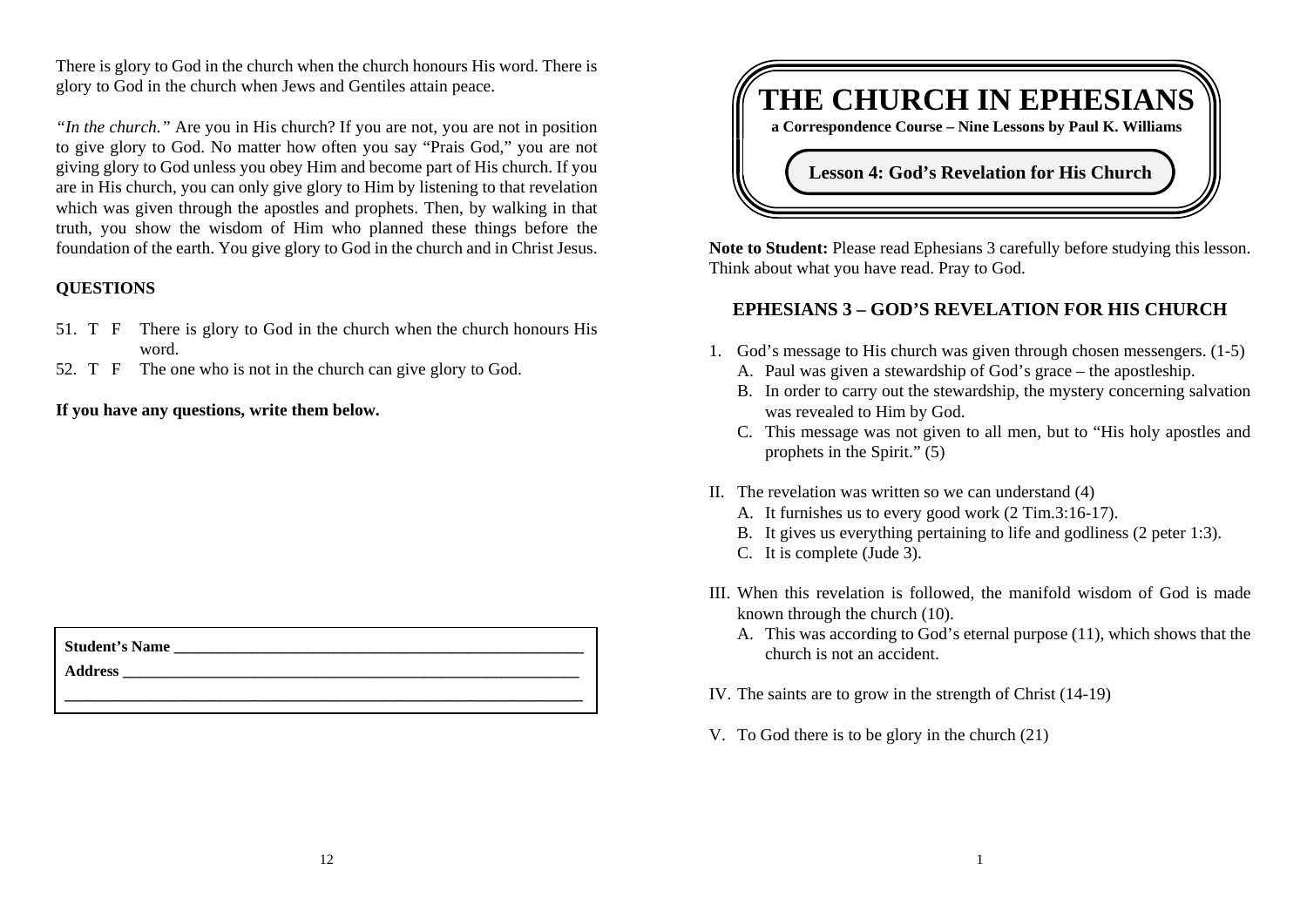# **I. God's message to His church was given through chosen messengers. (1-5)**

In Ephesians 4:11 Paul lists the "gifts" Jesus gave to the church. The gifts are men to do certain work. The first two offices are apostles and prophets. When studying Ephesians 2:20 we found that the apostles and prophets are the foundation of the church. In the passage we are now studying we find what this foundation work was. Their work was to reveal the "mystery" of the New Testament and to write it so that we can understand it. This is how God gives knowledge to His church. This is the foundation.

Paul talks first about himself: "*For this reason I, Paul, the prisoner of Christ Jesus for you Gentiles – if indeed you have heard of the dispensation of the grace of God which was given to me for you, how that by revelation He made known to me the mystery (as I have briefly written already*" (3:1-3). Paul was chosen to be the apostle to the Gentiles. In order for Paul to do his work God "revealed" the "mystery" to him.

# **Mystery**

The word "*mystery"* means something which has been hidden. In this case it is the mystery of how the Jew and Gentile could both be reconciled to God. This mystery has now been *"revealed"* because God has given us the solution in Jesus Christ. Paul wrote in Chapter 2 that Jew and Gentile are reconciled to God in one body through the sacrifice of Jesus Christ on the cross. What was a mystery in Old Testament times has now been revealed.

# **By Revelation**

Paul says, *"that by revelation there was made known to me the mystery"* (v.3). Paul did not discover it, nor did he work out the mystery by his own wisdom. The way God made the mystery known was *"by revelation."*

The revelation was given by the Holy Spirit. Jesus promised the apostles: "*However, when He, the Spirit of truth, has come, He will guide you into all truth; for He will not speak on His own authority, but whatever He hears He will speak; and He will tell you things to come"* (John 16:13).

There is enough in these verses to keep us busy the rest of our lives. We must not be content with a superficial knowledge of the Bible. We must be strengthened with power through His Spirit in the inner man. The power which comes through the Holy Spirit comes through letting His word control our lives. Peter writes: *"Like newborn babes, long for the pure milk of the word, that by it you may grow in respect to salvation"* (1 Peter 2:2). The word of the Holy Spirit will give us power in the inner man "*so that Christ may dwell in your hearts through faith."* (Eph.3:17). **The Father, the Son and the Holy Spirit dwell in the heart of the Christian. They do so "by faith."** Faith comes from hearing the word of God (Romans 10:17). As we let that word change our lives, they dwell in our hearts.

The final result of listening to the word, continuing in that word, living by that word, is that we may know the love of Christ which surpasses knowledge. Living with Christ leads to a level of understanding which is greater than mere knowledge. This is what Paul wanted for the Ephesians, and what God wants for us. This is what is provided for us by our loving Heavenly Father. All praise to Him!

# **QUESTIONS**

- 43. T F We must be strengthened in the inner man.
- 44. T F Christ does not dwell in the hearts of Christians.
- 45. T F Christ lives in our hearts by faith.
- 46. T F We are rooted and grounded in love.
- 47. T F The love of Christ surpasses knowledge.
- 48. T F We cannot know the love of Christ.
- 49. T F We can be filled up to the fulness of God.
- 50. T F The Father, the Son and the Holy Spirit dwell in the heart of the Christian.

# **V. To God there is to be glory in the church (21)**

How else could Paul conclude this section of the book? After showing what he wants for the Ephesians and telling us that God is able to do more than we can as or think (20), this verse is the only conclusion: *"To Him be the glory in the church and in Christ Jesus to all generations forever and ever. Amen."* (21)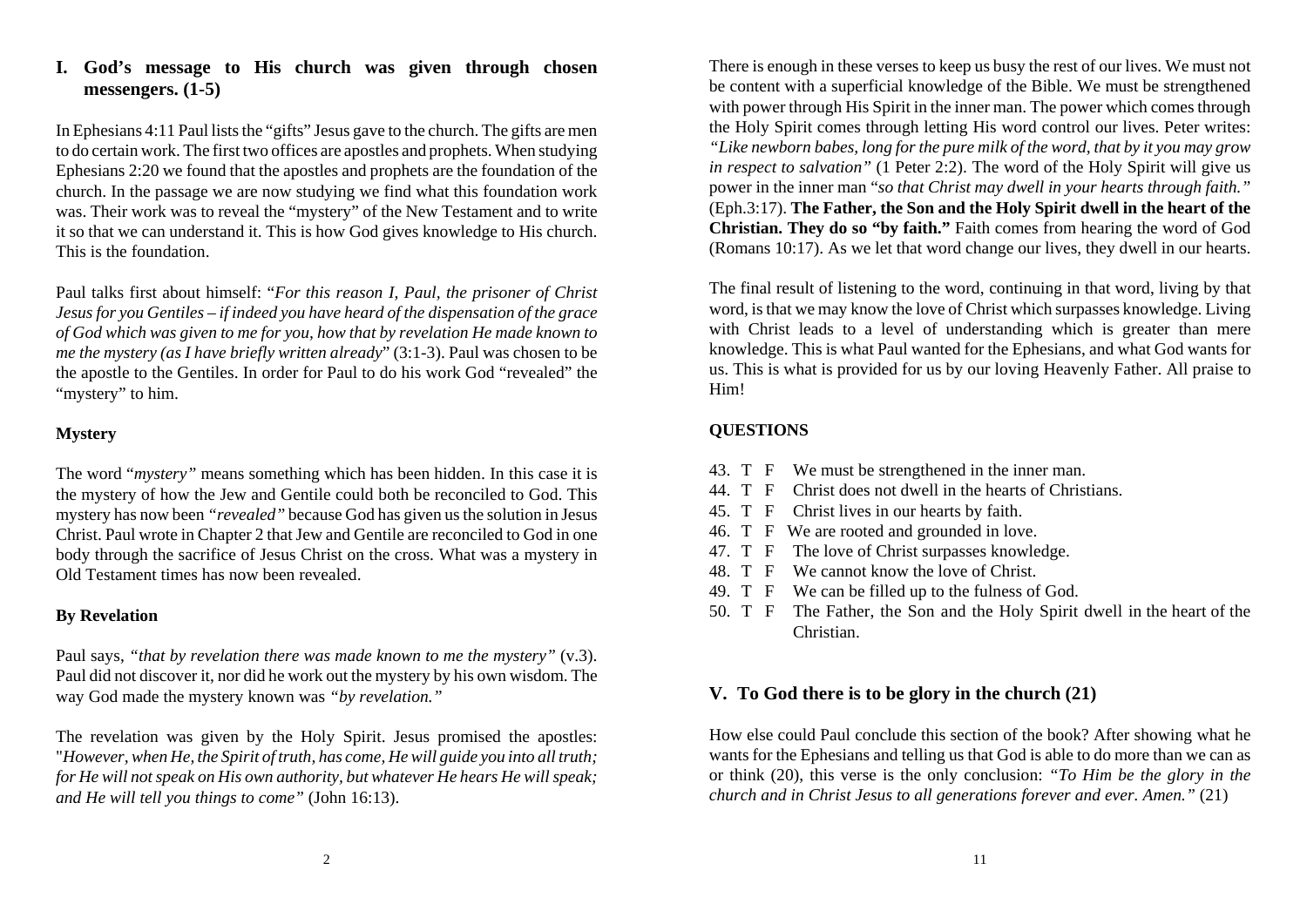**The truth is that the kingdom of God and the church of God are the same.**

All those who have been saved from their sins have been *"transferred to the kingdom of His beloved Son*" (Colossians 1:13). When Jesus announced that the *kingdom* was at hand, He was announcing that the *church* was about to be established. Those who are in the church are in the kingdom. Christ is king NOW. When He comes again, He will deliver the kingdom up to God (1 Corinthians 15:24).

Don't let people downgrade the church into something which was an afterthought. The church was in the eternal purpose of God.

# **QUESTIONS**

- 31. T F "The rulers and authorities in the heavenly places"are angels.
- 32. T F Angels long to look into the things the Old Testament prophets wrote.
- 33. T F The angels see God's wisdom through the church.
- 34. T F The church is not important.
- 35. T F Salvation for Jew and Gentile is provided through the church.
- 36. T F God planned the church before the world began.
- 37. T F Jesus did not come to establish His church.
- 38. T F The kingdom of God and the church of God are the same.
- 39. T F Jesus failed to set up His kingdom.
- 40. T F Jesus will set up the kingdom when the Jews accept Him as king.
- 41. T F The saved ones have been transferred to the kingdom of Jesus.
- 42. T F When Jesus comes again he will deliver the kingdom up to God.

### **IV. The saints are to grow in the strength of Christ (14-9)**

In these verses Paul's prayer for the Ephesians is found. It is a prayer for Christians. It is a prayer for us.

Listen to it: "*that He would grant you, according to the riches of His glory, to be strengthened with might through His Spirit in the inner man, that Christ may dwell in your hearts through faith; that you, being rooted and grounded in love, may be able to comprehend with all the saints what is the width and length and depth and height – to know the love of Christ which passes knowledge; that you may be filled with all the fullness of God"* (16-19).

This is why the apostles could speak with such authority. The message which they revealed was first given to them by the Holy Spirit. To them the Holy Spirit taught "*all things,"all truth."* They did not guess as to what they should speak because they spoke as the Holy Spirit moved them.

#### **To the Apostles and Prophets**

In 5:3 " *which in other ages was not made known to the sons of men, as it has now been revealed by the Spirit to His holy apostles and prophets.*"

Here is an important thing to remember. The mystery was not revealed to all Christians by the Holy Spirit – it was revealed *"to His holy apostles and prophets.* Sometimes people say that the Holy Spirit guides all Christians into the truth. By that they mean that when a person becomes a Christian the Holy Spirit comes into his heart and continuously guides him, revealing to the Christian the truth found in the Bible and elsewhere. Those who believe they have this guidance are absolutely sure they understand the truth, and I have found that they will not reason carefully about the Scriptures even when the Bible clearly teaches the opposite of what they believe. They have confidence in their feelings, which they say are the guidance of the Holy Spirit, and cannot be convinced of their errors even by clear Scripture.

This passage shows that the Holy Spirit is not given to personally guide each Christian into the truth. He was given to guide *the apostles and prophets* into all the truth. Jn 14:26 and 16:13 were promises to the apostles, not to all Christians.

Peter wrote about this same thing in 1 Peter 1:12: *"To them it was revealed* (the prophets of the Old Testament) *that, not to themselves, but to us they were ministering the things which now have been reported to you through those who have preached the gospel to you by the Holy Spirit sent from heaven--things which angels desire to look into."* Those who *"preached the gospel to you by the Holy Spirit* announced the things of the gospel to those who were saved.

This is how God has always brought His message to mankind; He has always revealed it to His chosen messengers who then have announced it to the people who needed to know it. God's messengers under the New Testament dispensation are Christ's apostles and prophets. The message was revealed to them through the Holy Spirit. They preached it so that all men can understand and be saved.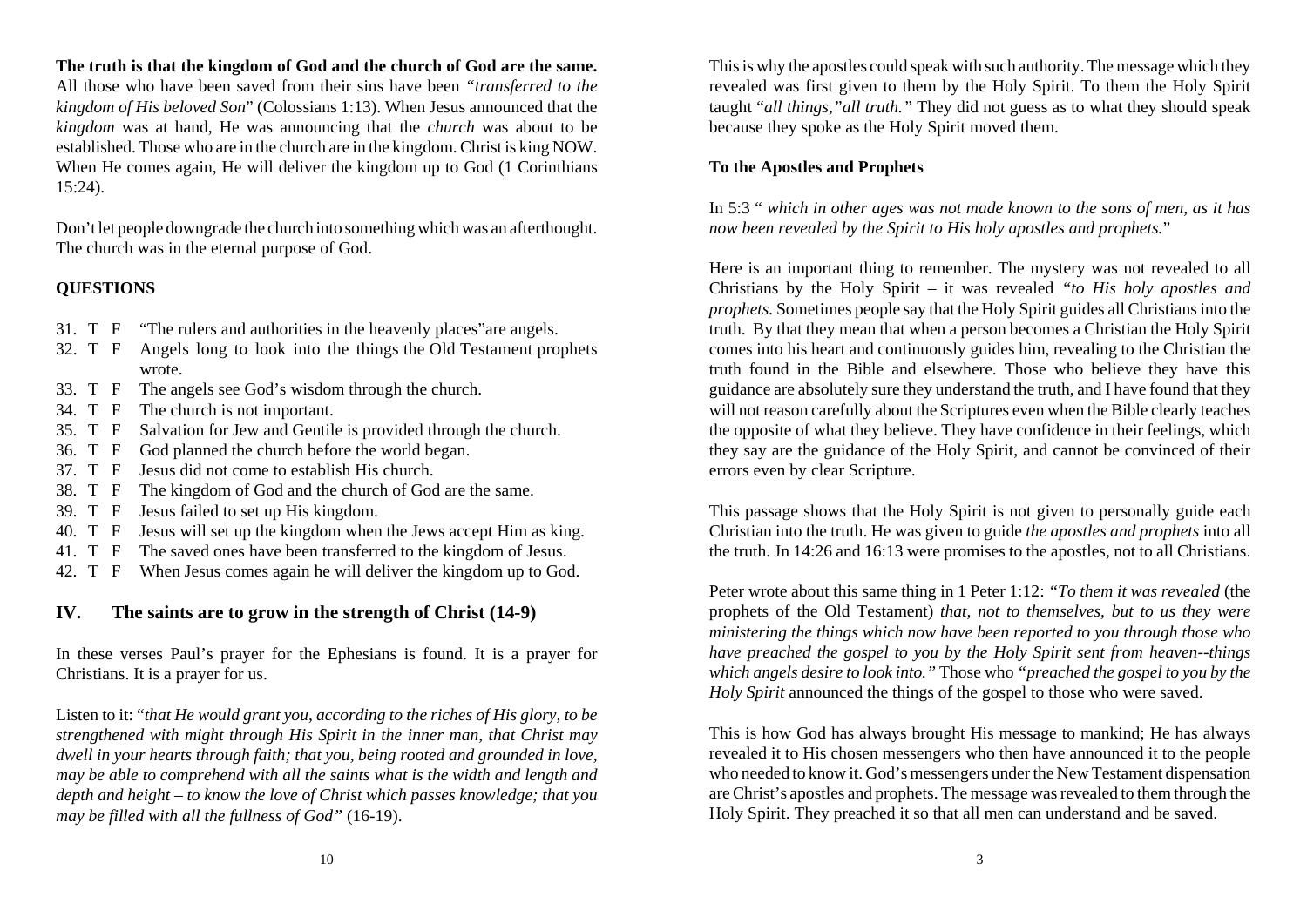

**The Holy Spirit did not guide each Christian through a personal revelation. Each Christian was guided by what the apostles and prophets revealed. Those who think they are personally guided by the Holy Spirit today are deceived and are only following their own feelings and desires.** T

# **QUESTIONS**

- 1. T F I read Ephesians 3 before studying this lesson.
- 2. T F The first two offices listed in Ephesians 4:11 are pastors and teachers.
- 3. T F The apostles and prophets are the foundation of the church.
- 4. T F Paul discovered the mystery by his own wisdom.
- 5. T F Because salvation is a mystery, we cannot understand what we must do to be saved.
- 6. T F The mystery revealed to Paul is how the Jew and Gentile could both be reconciled to God.
- 7. T F When Jesus promised to send the Holy Spirit to "guide you into all the truth," (John 16:13). He was speaking only to His apostles.
- 8. T F We cannot be sure that what the apostles taught was the truth from God.
- 9. T F The Holy Spirit reveals the mystery of salvation directly to each Christian.
- 10. T F The Holy Spirit reveals the mystery of salvation through the message

now being made known *"through the church.*" this does not mean that the mystery is made known by the preaching of the church. The church does preach the gospel, but that is not what Paul is saying. He is saying that the *wisdom* of God is being made known through the church – "*to the rulers, and the authorities in the heavenly places."* These rulers are angels. They are seeing the wisdom of God being revealed *"through the church."*

Peter wrote concerning the Old Testament prophets: "*To them it was revealed that, not to themselves, but to us they were ministering the things which now have been reported to you through those who have preached the gospel to you by the Holy Spirit sent from heaven--things which angels desire to look into"* (1 Peter 1:12). The angels have been interested in how God's wisdom would bring about salvation for all men. Now they see that wisdom demonstrated through the church, for it is through the church that salvation is provided for both Jew and Gentile.

**Remember this**: The church is the demonstration of God's wisdom. Don't let anyone tell you that the church is not important! Don't let anyone tell you that you can be saved outside of the church. It is "through the church" that salvation for Jew and Gentile is provided; it is "through the church" that God's wisdom can be seen.

# **The church was according to God's eternal purpose (11)**

Verse 11 says something which should be remembered always. *"This was in accordance with the eternal purpose which He carried out in Christ Jesus our Lord."* God always intended to bring about salvation through the church. He always intended to bring this about in Christ Jesus our Lord.

There are some who teach that Jesus did not come to bring the church but that He caqme to bring His kingdom. They say that the Jews refused to accept Him as king and therefore Jesus had to change His plans. According to these people Jesus decided to set up the church until some day the Jews change and accept Him as king. Then, they say, He will come again and set up His kingdom.

But these people are false teachers. If what they say is true, the church was not in the eternal purpose of god. Their doctrine cannot be true, because the church WAS in the eternal purpose of God – and still is.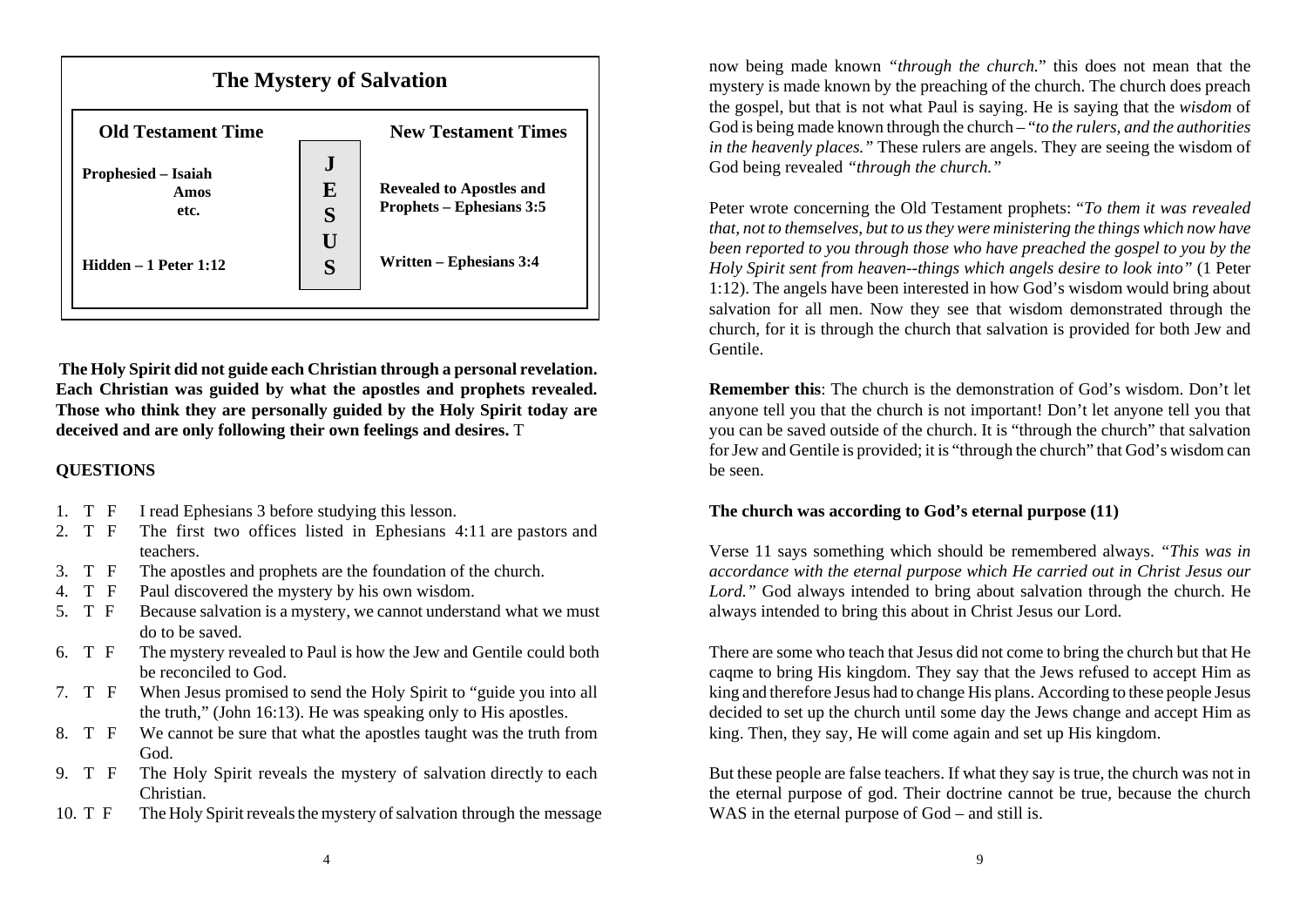

We can have the assurance that God did not leave out anything when He revealed the faith. It has been once for all delivered to the saints. Our job is to study it and follow it. We will then be everything God wants us to be and heaven will be our home.

#### **QUESTIONS**

- 22. T F Paul's letters are part of the Scriptures.
- 23. T F What Paul wrote was from his own mind and not from God.
- 24. T F The Scriptures make the man of God to be adequate (complete).
- 25. T F There are some good works which the Scriptures do not equip us for.
- 26. T F Everything God wants us to do is found in the Scriptures.
- 27. T F We need inspired men like Paul living today in order to know what to do to please God.
- 28. T F We do not have everything pertaining to life and godliness.
- 29. T F According to Jude 3 there are many faiths.
- 30. T F The faith has not been completely given.

# **III. When this revelation is followed, the manifold (many) wisdom of God is made known through the church (10).**

Verse 10 tells us a wonderful thing. Paul says in verses 8 and 9 that he was made a minister to preach to the Gentiles the unfathomable (never ending) riches of Christ, and to bring to light what is the administration of the mystery which for ages has been hidden in God, who created all things, *in order that the manifold wisdom of God might now be made known through the church to the rulers and the authorities in the heavenly places"* (Eph.3:10).

As the mystery was revealed and preached – the mystery that the Gentiles and Jews are saved alike by the blood of Christ through faith in the one body – the manifold wisdom of God was being made known. The great wisdom of God is

He gave to the apostles and prophets.

11. T F Those today who think they are personally guided into all truth by the Holy Spirit are right.

# **II. The revelation was written so we can understand (4)**

One reason people teach that Christians need the personal guidance of the Holy Spirit is the wide-spread belief that the Bible cannot be understood unless a person has the Holy Spirit. Many teach that the Bible is dead and unable to produce belief until the Holy Spirit comes into the heart of the person and produces belief and understanding. I saw a preacher hold up his Bible before a large audience and heard him say, "This book is dead." My reply to him before that same audience was, "The Bible is not dead! *"The word of God is living and active and sharper than any two-edged sword*."

The truth is that disrespect for the written word of God is disrespect for the Holy Spirit! He is the one who revealed that word in order that we can understand. When a person says we cannot understand it, he is saying the Holy Spirit did not do His work properly!

Let Paul explain the purpose of the Bible – *"how that by revelation He made known to me the mystery (as I have briefly written already, by which, when you read, you may understand my knowledge in the mystery of Christ)"* (Eph.3:3-4).

**Here is the sequence: 1) The mystery was revealed to Paul and the apostles, and prophets, 2) Paul (and the other apostles and prophets) wrote the revelation, 3) the Ephesians (and others) read what was revealed and written down, 4) when they read they understood what Paul (and the other apostles and prophets) understood.**

Yes, we CAN understand the Bible! That is why it was written. In Ephesians 5:17 Paul says, *"Therefore do not be unwise, but understand what the will of the Lord is."* When the man with a good and honest heart reads what the apostles have written (Luke 8:15) and when he walks in it he will know the truth which will make him free (John 8:31-32). The word of God brings about the new birth. *"Having been born again, not of corruptible seed but incorruptible, through the word of God which lives and abides forever"* (1 Peter 1:23). When we let the word of God do its work in us, we have everything we need.